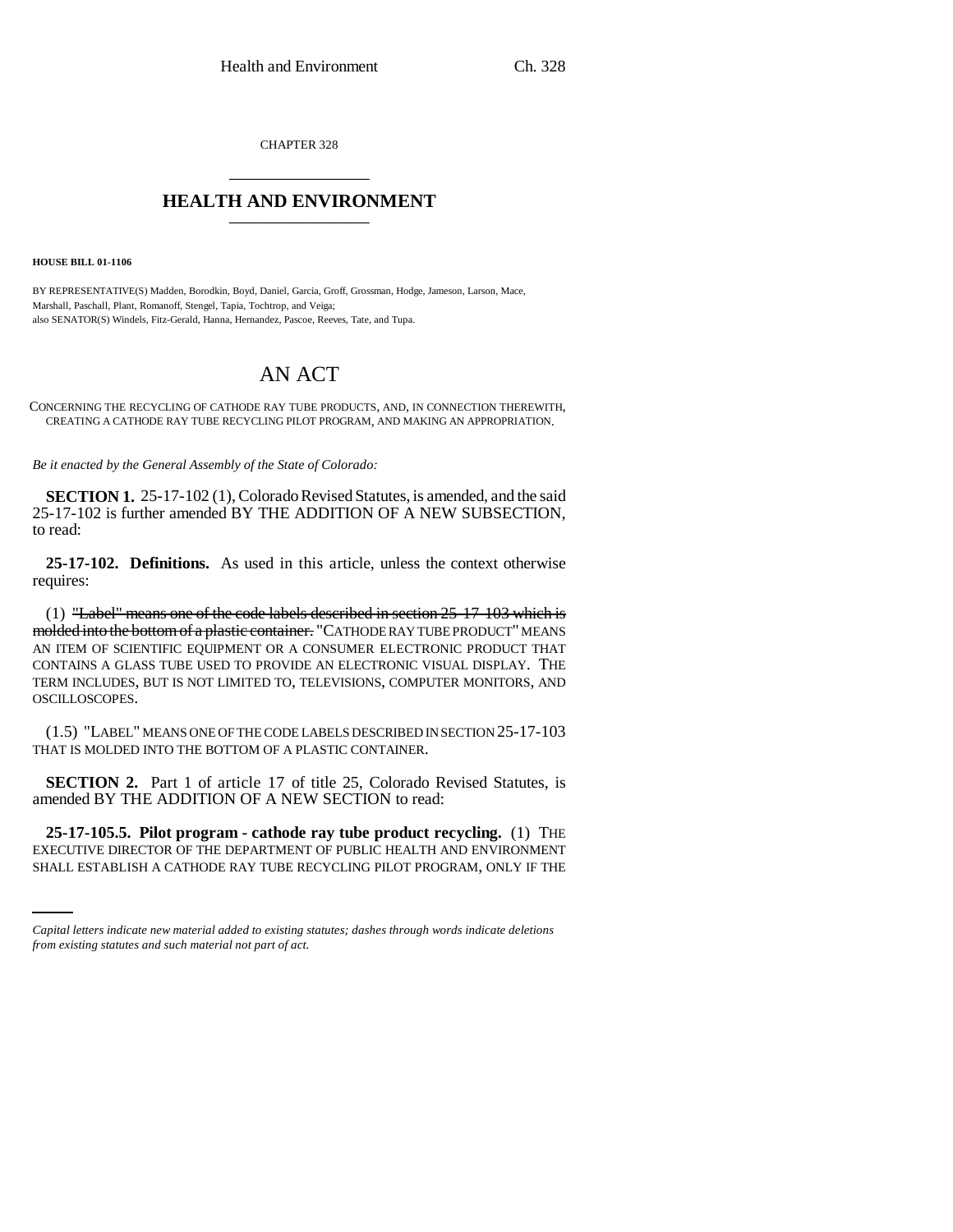## Ch. 328 Health and Environment

DEPARTMENT HAS RECEIVED A GRANT, GIFT, OR BEQUEST PURSUANT TO SUBSECTION (3) OF THIS SECTION THAT IS SUFFICIENT TO DO SO, FOR THE PURPOSE OF:

(a) MINIMIZING THE NUMBER OF CATHODE RAY TUBE PRODUCTS THAT ARE DISPOSED OF WITHIN COLORADO, INCLUDING THROUGH PUBLIC EDUCATION REGARDING:

(I) WHY THE DISPOSAL OF CATHODE RAY TUBE PRODUCTS IN LANDFILLS SHOULD BE MINIMIZED; AND

(II) HOW TO RECYCLE CATHODE RAY TUBE PRODUCTS.

(b) DEVELOPING LOCAL MARKETS AND BUSINESS OPPORTUNITIES BASED ON THE RECYCLING AND REUSE OF CATHODE RAY TUBE PRODUCTS;

(c) ENCOURAGING PRIVATE INDUSTRY AND PUBLIC-PRIVATE PARTNERSHIPS TO UNDERTAKE RESEARCH AND DEVELOPMENT OF NEW TECHNOLOGIES FOR THE RECYCLING, WASTE MINIMIZATION, AND DISPOSAL OF CATHODE RAY TUBE PRODUCTS;

(d) PROVIDING BUSINESSES AND INDIVIDUALS WITH EASY ACCESS TO CATHODE RAY TUBE PRODUCT RECYCLING CENTERS; AND

(e) LEVERAGING PUBLIC SUPPORT OF CATHODE RAY TUBE RECYCLING WITH PRIVATE GRANTS AND IN-KIND CONTRIBUTIONS TO THE PILOT PROGRAM.

(2) THE EXECUTIVE DIRECTOR OF THE DEPARTMENT OF PUBLIC HEALTH AND ENVIRONMENT MAY MAKE GRANTS OR LOANS TO PRIVATE INDUSTRY AND PUBLIC-PRIVATE PARTNERSHIPS FOR THE PURPOSES SPECIFIED IN SUBSECTION (1) OF THIS SECTION FROM ANY MONEYS IN THE CATHODE RAY TUBE RECYCLING FUND, WHICH FUND IS HEREBY CREATED; EXCEPT THAT SAID GRANTS AND LOANS SHALL BE MADE ONLY TO ENTITIES THAT ARE LOCATED, OR WILL BE LOCATED, IN COLORADO.

(3) THE EXECUTIVE DIRECTOR OF THE DEPARTMENT OF PUBLIC HEALTH AND ENVIRONMENT IS HEREBY AUTHORIZED TO REQUEST, RECEIVE, AND EXPEND GRANTS, GIFTS, AND BEQUESTS, SPECIFICALLY INCLUDING FEDERAL MONEYS, AND OTHER MONEYS AVAILABLE FROM ANY PUBLIC OR PRIVATE SOURCE, EXCLUDING APPROPRIATIONS FROM THE GENERAL FUND, FOR THE PURPOSES SPECIFIED IN SUBSECTION (1) OF THIS SECTION, SUBJECT TO ANNUAL APPROPRIATION BY THE GENERAL ASSEMBLY. THE EXECUTIVE DIRECTOR SHALL TRANSMIT SUCH MONEYS TO THE STATE TREASURER, WHO SHALL CREDIT THE MONEYS TO THE CATHODE RAY TUBE RECYCLING FUND.

(4) THE GENERAL ASSEMBLY SHALL MAKE ANNUAL APPROPRIATIONS OUT OF THE CATHODE RAY TUBE RECYCLING FUND TO THE DEPARTMENT OF PUBLIC HEALTH AND ENVIRONMENT IN AN AMOUNT EQUAL TO THE DEPARTMENT'S DIRECT ADMINISTRATIVE COSTS IN ADMINISTERING THE CATHODE RAY TUBE RECYCLING PILOT PROGRAM AND FOR PURPOSES CONSISTENT WITH SUBSECTIONS (1) AND (2) OF THIS SECTION, INCLUDING DEVELOPING AND DISTRIBUTING PUBLIC EDUCATION MATERIALS.

**SECTION 3. Appropriation.** In addition to any other appropriation, there is hereby appropriated, out of any moneys in the cathode ray tube recycling fund not